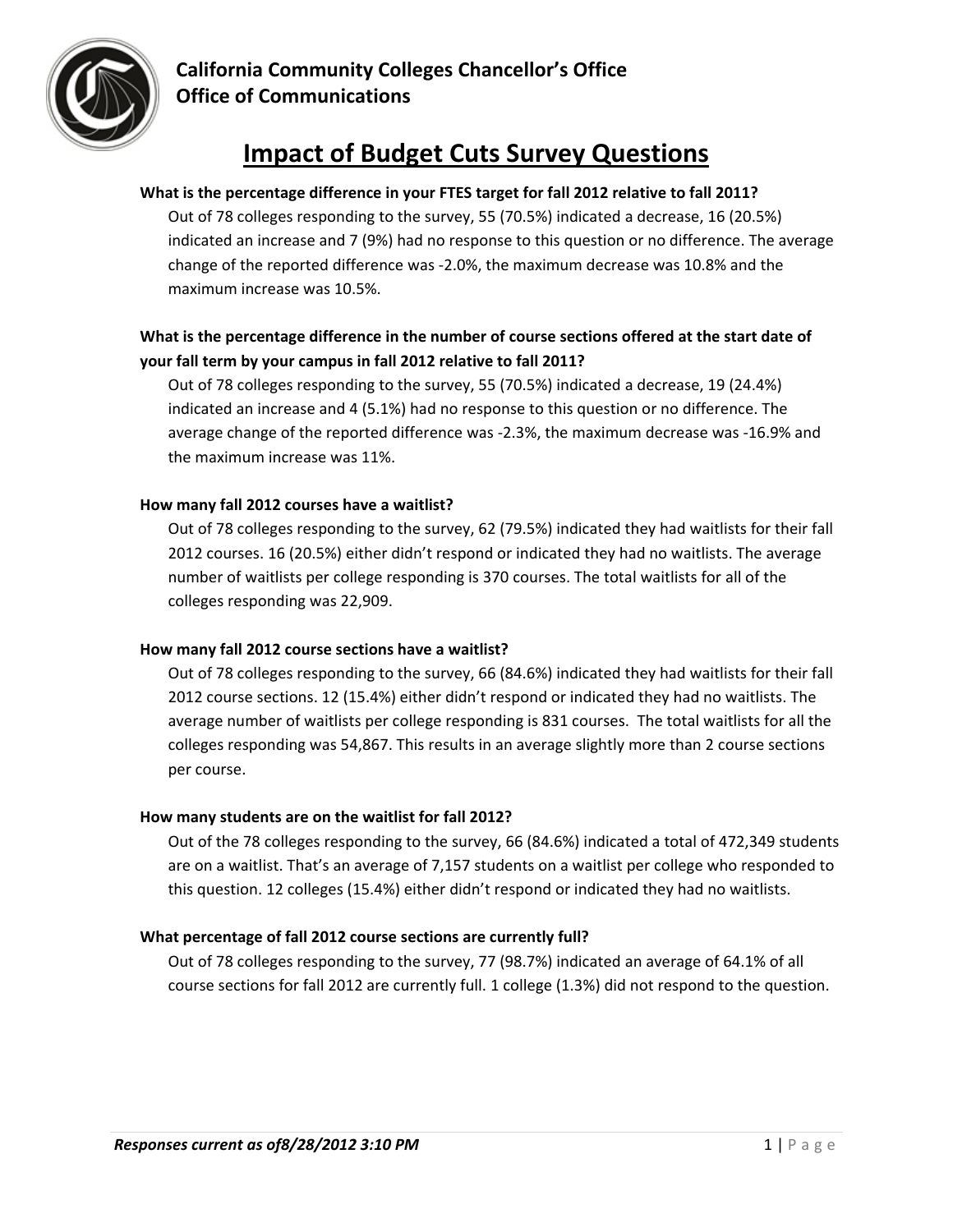

# **Impact of Budget Cuts Survey Questions**

# **What percentage of course sections do you anticipate will be full when the fall 2012 term starts?** Out of 78 colleges responding to the survey, 74 (94.9%) indicated an average of 78.7% of all course sections for fall 2012 are anticipated to be full. 4 colleges (5.1%) did not respond to the question.

## Using the same point in time in number of days prior to the first day of your term, what is the **percentage difference in median course section size for fall 2012 relative to fall 2011?**

Out of the 78 colleges responding to the survey, 17 (21.8%) colleges indicated a decrease in the median course section size for fall 2012, 25 (32.1%) indicated an increase and 36 (46.1%) indicated none or had no response to the question. The average percentage difference in median course section size for this period was a decrease of 1.5%.

# **What was the percentage change in your college's annual unduplicated headcount for 2011/12 compared to 2010/11? (annual unduplicated headcounts should be counted in an academic year that goes in a summer, fall, winter, spring order)**

Out of the 78 colleges responding to the survey, 65 (83.3%) indicated a decrease in headcount for 2011/2012, 9 (11.5%) indicated an increase and 4 (5.2%) indicated no change or had no response to the question. The average change in headcount was a decrease of 6.2%.

# **What was the percentage change in total course sections offered for 2011/12 compared to the 2010/11 academic year?**

Out of the 78 colleges responding to the survey, 63 (80.8%) indicated a decrease, 10 (12.8%) indicated an increase and 5 (6.4%) indicated no change or did not respond to the question. The average change in course sections offered was a decrease of 6.1%.

## **Is your college planning to offer –**

## **Winter session/intersession for the 2012/13 academic year?**

Out of the 78 colleges responding to the survey, 12 (15.4%) indicated "Yes", 64 (82.0%) indicated "No" and 2 (2.6%) did not respond to the question.

## **Summer session 2013?**

Out of the 78 colleges responding to the survey, 62 (79.5%) indicated "Yes", 13 (16.7%) indicated "No" and 3 (3.8%) didn't respond to the question.

## **Did you reduce staffing levels for 2011/12 compared to 2010/11 to manage state budget cuts?**

Out of the 78 colleges responding to the survey, 68 (87.2%) indicated "Yes" they had reduced staffing levels, 10 (12.8%) indicated "No" they had not reduced staffing levels.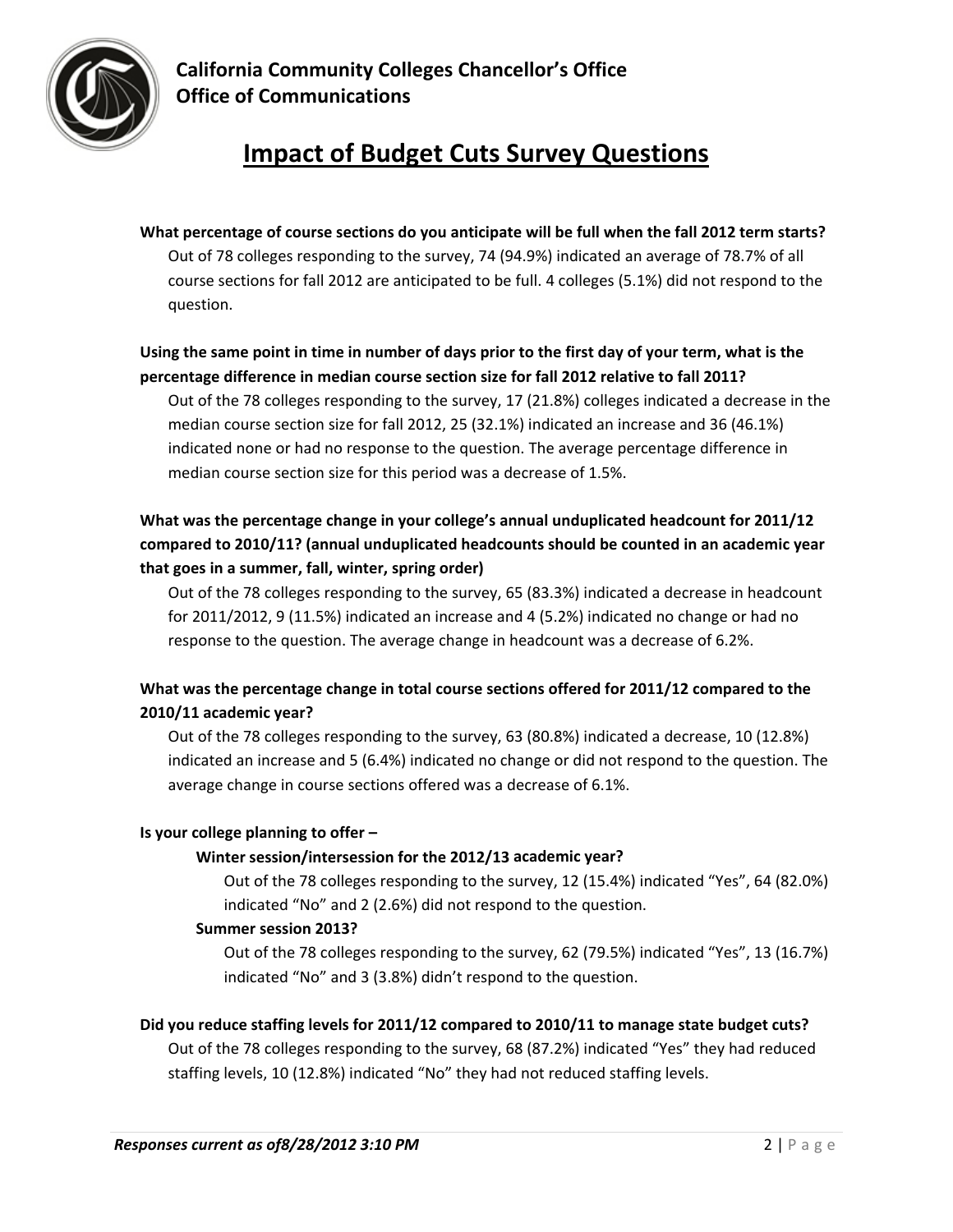# **Impact of Budget Cuts Survey Questions**

## **If you answered "yes" on question 14, have you:**

## **Reduced number of adjunct faculty?**

Out of 66 colleges responding to this question, 50 (75.8%) indicated the reduction involved adjunct faculty.

## **If yes, by what percent**

The average reduction in adjunct faculty was 9.5% for the 46 out of 50 colleges indicating they reduced staffing levels in this area. 4 colleges indicated they had a reduction, but did not provide a percentage.

## **If you answered "yes" on question 14, have you:**

## **Reduced number of permanent faculty?**

Out of 70 colleges responding to this question, 36 (51.4%) indicated the reduction involved permanent faculty.

## **If yes, by what percent**

The average reduction in permanent faculty was 5.0% for the 34 out of 36 colleges indicating they reduced staffing levels in this area. 2 colleges indicated they had a reduction, but did not provide a percentage.

## **If you answered "yes" on question 14, have you:**

## **Reduced number of classified staff?**

Out of 69 colleges responding to this question, 56 (81.2%) indicated the reduction involved classified staff.

## **If yes, by what percent**

The average reduction in classified staff was 5.7% for the 51 out of 56 colleges indicating they reduced staffing levels in this area. 5 colleges indicated they had a reduction, but did not provide a percentage.

## **If you answered "yes" on question 14, have you:**

## **Reduced number or administrators?**

Out of 69 colleges responding to this question, 48 (69.6%) indicated the reduction involved administrators.

## **If yes, by what percent**

The average reduction in administrators was 10.1% for the 45 out of 48 colleges indicating they reduced staffing levels in this area. 3 colleges indicated they had a reduction, but did not provide a percentage.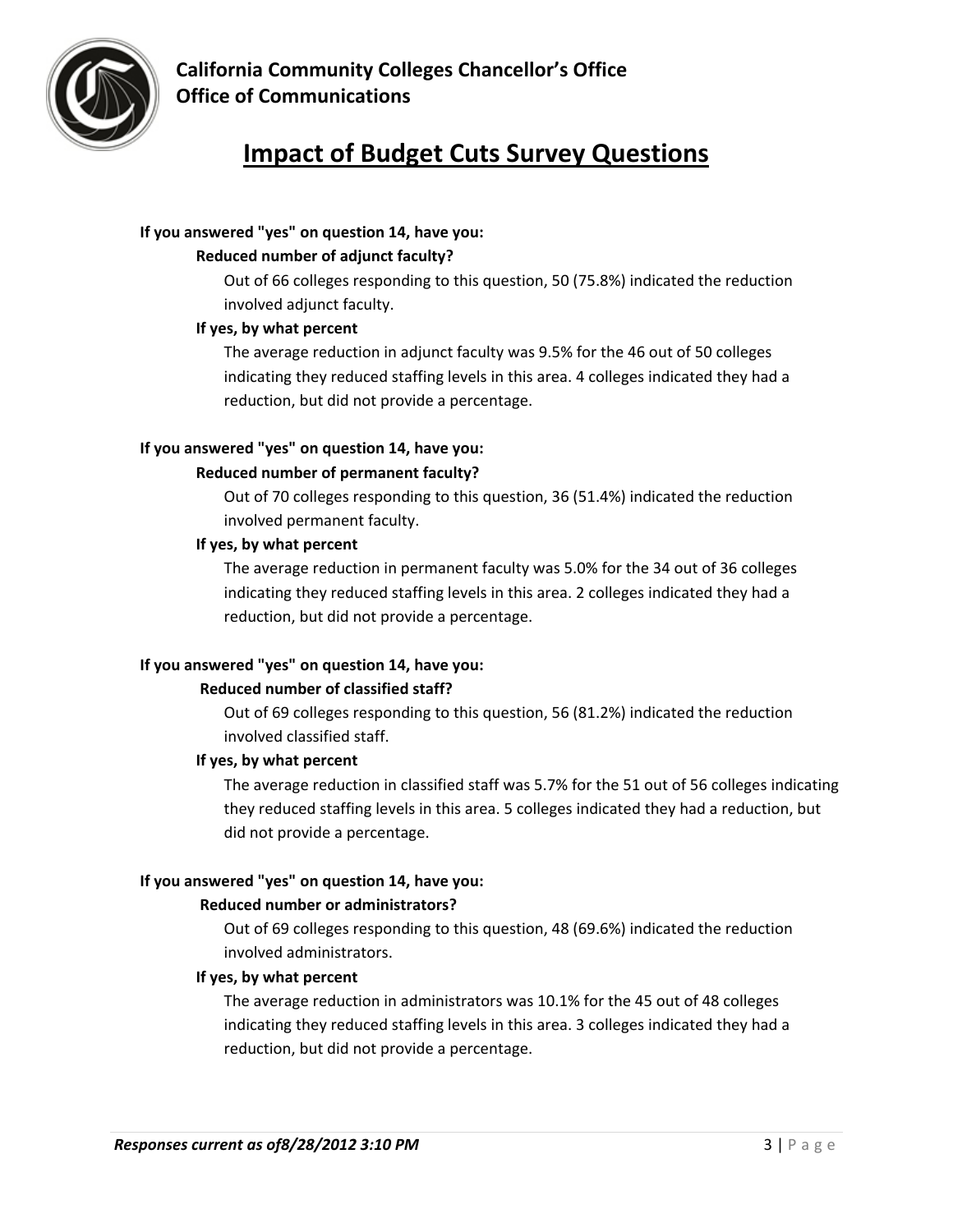

# **Impact of Budget Cuts Survey Questions**

## **Did you reduce per employee compensation for 2011/12 compared to 2010/11 to manage state budget cuts?**

Out of the 78 colleges responding, 14 (18.0%) indicated they did reduce compensation per employee for 2011/12, 64 (82.0%) indicated they did not reduce compensation per employee.

#### **If you answered "yes" on question 14, have you:**

#### **Reduced compensation for adjunct faculty?**

Out of the 32 colleges responding to this question, 4 (12.5%) indicated the reduction involved adjunct faculty.

#### **If yes, by what percent**

The average reduction in adjunct faculty was 3.3% for the 4 colleges indicating they reduced compensation in this area.

#### **If you answered "yes" on question 14, have you:**

#### **Reduced compensation for permanent faculty?**

Out of the 32 colleges responding to this question, 5 (15.6%) indicated the reduction involved permanent faculty.

#### **If yes, by what percent**

The average reduction in permanent faculty was 3.6% for the 5 colleges indicating they reduced compensation in this area.

## **If you answered "yes" on question 14, have you:**

#### **Reduced compensation for classified staff?**

Out of the 32 colleges responding to this question, 6 (18.8%) indicated the reduction involved classified staff.

#### **If yes, by what percent**

The average reduction in classified staff was 3.4% for the 6 colleges indicating they reduced compensation in this area.

#### **If you answered "yes" on question 14, have you:**

#### **Reduced compensation for administrators?**

Out of the 31 colleges responding to this question, 13 (40.6%) indicated the reduction involved administrators.

#### **If yes, by what percent**

The average reduction in administrators was 3.0% for the 12 colleges which provided a percentage indicating they reduced compensation in this area.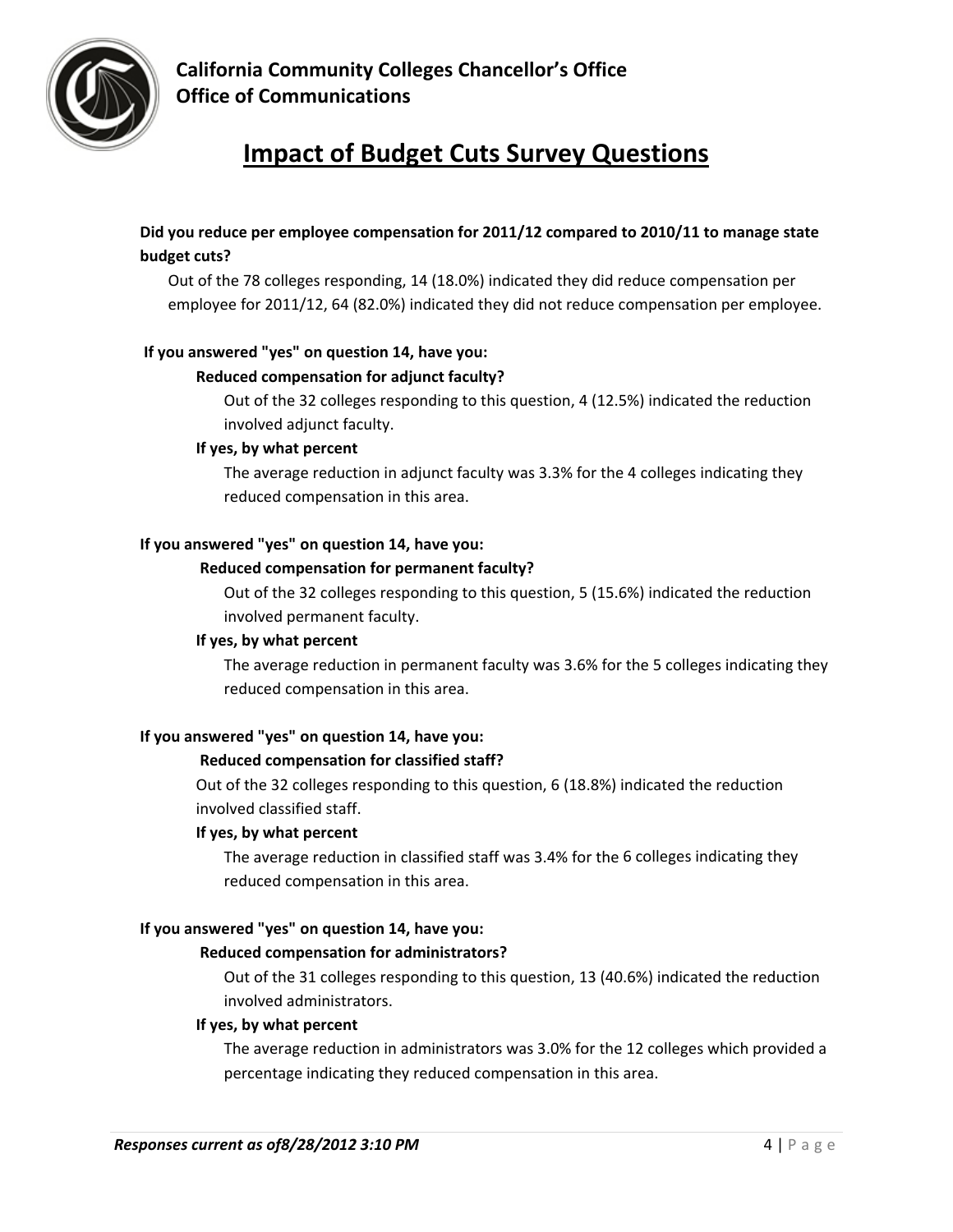

# **Impact of Budget Cuts Survey Questions**

#### **Reduced number of staff?**

Out of the 78 colleges responding to the survey, 67 (85.9%) indicated they had reduced numbers in staffing, 10 (12.8%) indicated they had not reduced staffing and 1 (1.3%) did not respond to this question.

#### **If yes, by what percent**

Out of the 67 colleges responding they had reduced their number of staff, 54 colleges provided a percentage by which staff where reduced, with an average reduction of about 21.7%.

#### **Reduction in hours of service?**

Out of the 78 colleges responding to the survey, 55 (70.5%) indicated they had reduced hours of service, 22 (28.2%) indicated they had not reduced hours of service and 1 (1.3%) did not respond to this question.

#### **If yes, by what percent**

Out of the 55 colleges responding they had reduced hours of service, 45 colleges provided a percentage by which hours where reduced, with an average reduction of 19.7%.

#### **Increase in student wait times for appointments?**

Out of the 78 colleges responding to the survey, 52 (66.7%) indicated they had an increase in student wait times for appointments, 24 (30.7%) indicated they had no increase in wait times for appointments and 2 (2.6%) did not respond to this question.

#### **If yes, by how many days**

Out of the 52 colleges responding they had increased appointment wait times, 43 colleges provided an indication of the wait time for appointments, with an average wait time of about 12 days.

#### **Reduction or elimination of services offered?**

Out of the 78 colleges responding to the survey, 53 (68.0%) indicated they had reduced or eliminated services, 23 (29.4%) indicated they had not reduced or eliminated services and 2 (2.6%) did not respond to this question.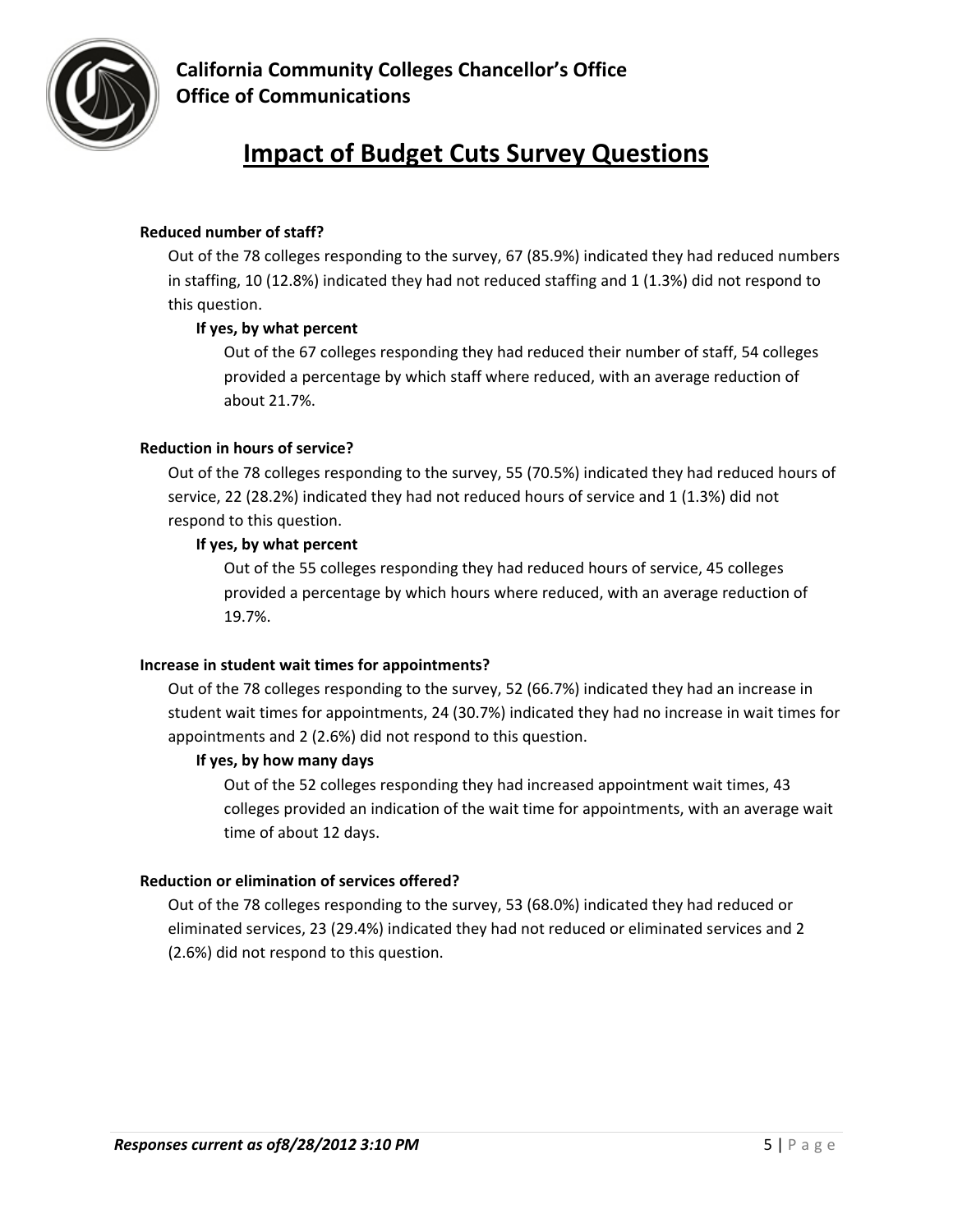

# **Impact of Budget Cuts Survey Questions**

# **If yes, list program and describe effect**

List of programs reduced and description of effect –

| <b>Allan Hancock College</b>                                          | LAP lab hours reduced; LAP tutoring hours eliminated                                                                                                                                                                                                                                                                                                                                                                                                                                                                                                                                                                                             |
|-----------------------------------------------------------------------|--------------------------------------------------------------------------------------------------------------------------------------------------------------------------------------------------------------------------------------------------------------------------------------------------------------------------------------------------------------------------------------------------------------------------------------------------------------------------------------------------------------------------------------------------------------------------------------------------------------------------------------------------|
| <b>Antelope Valley</b><br><b>Community College</b><br><b>District</b> | GED, Book Grants, Supplies, Outreach Giveaways, and the elimination of Community<br>Programs                                                                                                                                                                                                                                                                                                                                                                                                                                                                                                                                                     |
| <b>Cabrillo College</b>                                               | If there are further reductions, we will have to reduce services.                                                                                                                                                                                                                                                                                                                                                                                                                                                                                                                                                                                |
| <b>Cero Coso Community</b><br><b>College</b>                          | There has been a reduction in counseling and advising time available to students due<br>to a reduction in counseling staff. Counselors who have left the department in the<br>past two years have not been replaced partially due to budget constraints. The<br>counseling department is beginning to experience a drain on counseling resources<br>resulting in the timely availability of services to students. With an increased demand<br>for services to students in the counseling department, example being having all<br>students complete an educational plan of action, the strain and drain of counseling<br>resources will continue. |
| <b>Cerritos College</b>                                               | every program has been severely cut including services to all special groups,<br>workshops, counseling appointments, outreach, work study, emergency grants for<br>childcare, housing, food, supplemental instruction.                                                                                                                                                                                                                                                                                                                                                                                                                           |
| <b>Chabot College</b>                                                 | With the loss our FA Outreach Liaison, position we are unable to provide application<br>assistance on campus and in the community. With the loss of our Systems<br>Coordinator, we have lost substantial efficiency in providing accurate and timely<br>financial aid services to our students.                                                                                                                                                                                                                                                                                                                                                  |
| <b>Citrus College</b>                                                 | Upload from Department of Ed information has a reduced processing time of 14 days<br>instead of 2-3 days. There is only one person able to process the applications and is<br>responsible for matching all applicants to our system. On average it can be 3000<br>records a week during our peak times.                                                                                                                                                                                                                                                                                                                                          |
| <b>College of the Canyons</b>                                         | Peer tutoring Campus escorts                                                                                                                                                                                                                                                                                                                                                                                                                                                                                                                                                                                                                     |
| <b>College of the Desert</b>                                          | 1. Assessment Testing - no off-site testing offered. 2. Counseling Services - fewer<br>counselors available. 3. High School Outreach - reduced # of visits to local high<br>schools.                                                                                                                                                                                                                                                                                                                                                                                                                                                             |
| <b>Contra Costa College</b>                                           | Financial Aid reduced hours for assisting with FAFSA application; no scheduled<br>counseling appointments - drop in only; EOPS book vouchers reduced from \$300.00<br>to \$225.00; DSPS reduced alternate media specialist position from full to part-time.                                                                                                                                                                                                                                                                                                                                                                                      |
| <b>Copper Mountain</b><br><b>College</b>                              | Reduced the number of students served in the EOPS/Cal WORKS, Care and DSPS<br>programs. Reduced enrichment activities.                                                                                                                                                                                                                                                                                                                                                                                                                                                                                                                           |
| <b>Cuyamaca College</b><br><b>Grossmont College</b>                   | Cuyamaca College closed career center in July 2012 Cuyamaca has closed offices on<br>Fridays; Grossmont has reduced by 2 hours on Fridays.                                                                                                                                                                                                                                                                                                                                                                                                                                                                                                       |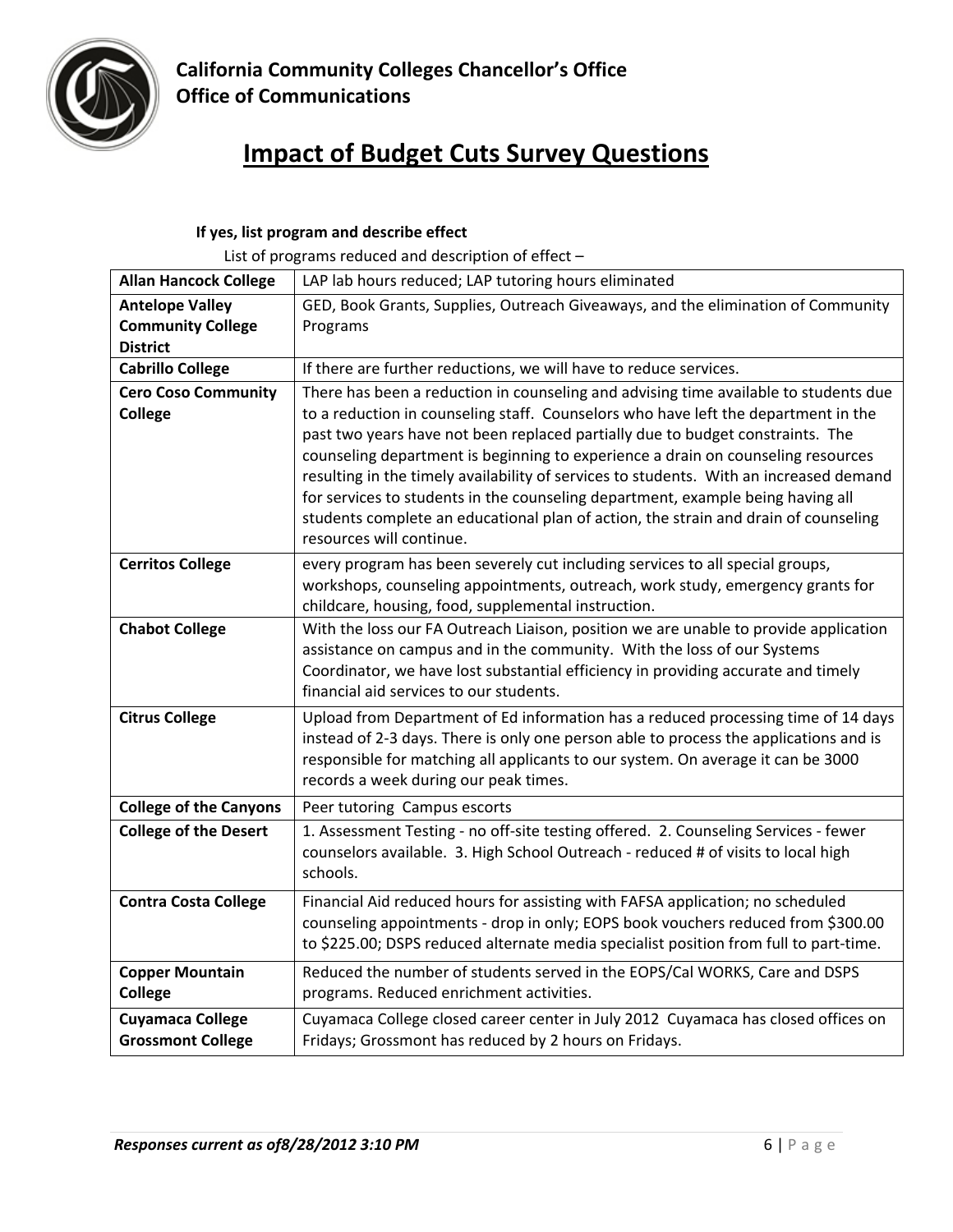

| <b>Cypress College</b>                                           | Student Progress Reports in EOPS/CARE; Career Speaker Series in EOPS/CARE/CW;<br>CSUF Welcome Day in EOPS/CARE/CW; Student Ambassador Program in Student<br>Support Services; High School/Community Outreach Visits due to staff availability<br>and workload demands; Student Success Week (Fall and Spring) hosted by Student<br>Support Services; Cram-a-rama (We will still provide printing, scantrons, and blue<br>books) hosted by Financial Aid and Student Support Services. Evening hours in LLRC,<br>A&R, Financial Aid, Counseling have also been reduced by 25% |
|------------------------------------------------------------------|------------------------------------------------------------------------------------------------------------------------------------------------------------------------------------------------------------------------------------------------------------------------------------------------------------------------------------------------------------------------------------------------------------------------------------------------------------------------------------------------------------------------------------------------------------------------------|
| De Anza College                                                  | Learning Disability Assessments were reduced by 50% Fewer students are receiving<br>assessments                                                                                                                                                                                                                                                                                                                                                                                                                                                                              |
| De Anza College                                                  | Learning disability assessments were reduced by 50% and fewer students received<br>assessments                                                                                                                                                                                                                                                                                                                                                                                                                                                                               |
| <b>Diablo Valley College</b>                                     | eliminated summer counseling                                                                                                                                                                                                                                                                                                                                                                                                                                                                                                                                                 |
| <b>El Camino College</b>                                         | The district now serves the number of students for which it is funded. CalWORKS no<br>longer serves general relief students. New Student Welcome Day canceled for<br>Summer 2012.                                                                                                                                                                                                                                                                                                                                                                                            |
| <b>Folsom Lake College</b>                                       | CalWORKs - decreased support for books, supplies, and transportation / DSPS -<br>decreased tutoring, LD Assessments, paid note takers, specialized classes / EOPS -<br>decreased book vouchers, year-end recognition of students admitted, fewer EOPS<br>counseling hours / Financial Aid -reduced frequency of Pell grant adjustments to 4<br>times/semester.                                                                                                                                                                                                               |
| <b>Foothill College</b>                                          | *reduction in Outreach services, with limitations as to number of HS served;<br>elimination of career coordination services which now limits students to only<br>accessing career library and on-line career resources instead of one-on-one<br>assistance.                                                                                                                                                                                                                                                                                                                  |
| <b>Fullerton College</b>                                         | Outreach - decrease of 42%. Counseling - eliminated scheduled appointments<br>during registration period, only providing 30 minute walk-ins. Financial Aid - stop<br>individual appointments for FAFSA only offering this service as group appointments.                                                                                                                                                                                                                                                                                                                     |
| <b>Gavilan College</b>                                           | Counseling                                                                                                                                                                                                                                                                                                                                                                                                                                                                                                                                                                   |
| <b>Glendale Community</b><br><b>College</b>                      | Glendale College eliminated the Student Employment Office, and noncredit<br>academic counseling services were cut by 17% for the last two summers.                                                                                                                                                                                                                                                                                                                                                                                                                           |
| <b>Glendale Community</b><br><b>College</b>                      | Glendale Community College eliminated the Student Employment Office, and<br>noncredit academic counseling services were cut by 17% for the last two Summers.                                                                                                                                                                                                                                                                                                                                                                                                                 |
| <b>Lake Tahoe</b><br><b>Community College</b>                    | Financial aid - a reduction in follow up on incomplete student files EOPS - fewer<br>students served and a reduction in school supplies and transportation assistance                                                                                                                                                                                                                                                                                                                                                                                                        |
| <b>Long Beach</b><br><b>Community College</b><br><b>District</b> | Decrease in book grants, probation workshops, early intervention workshops, and<br>service to ESL students.                                                                                                                                                                                                                                                                                                                                                                                                                                                                  |
| <b>Los Medanos College</b>                                       | DSPS tutoring eliminated; DSPS testing reduced by 50%; learning skills course<br>sections reduced by 50%; DSPS counseling hours reduced by 50%; general counseling<br>reduced from 1 hour to half hour appointments; 5% reduction in cal grant funding<br>impacting 300 students; 20% increase in number of students in financial aid with no<br>increase in staffing.                                                                                                                                                                                                       |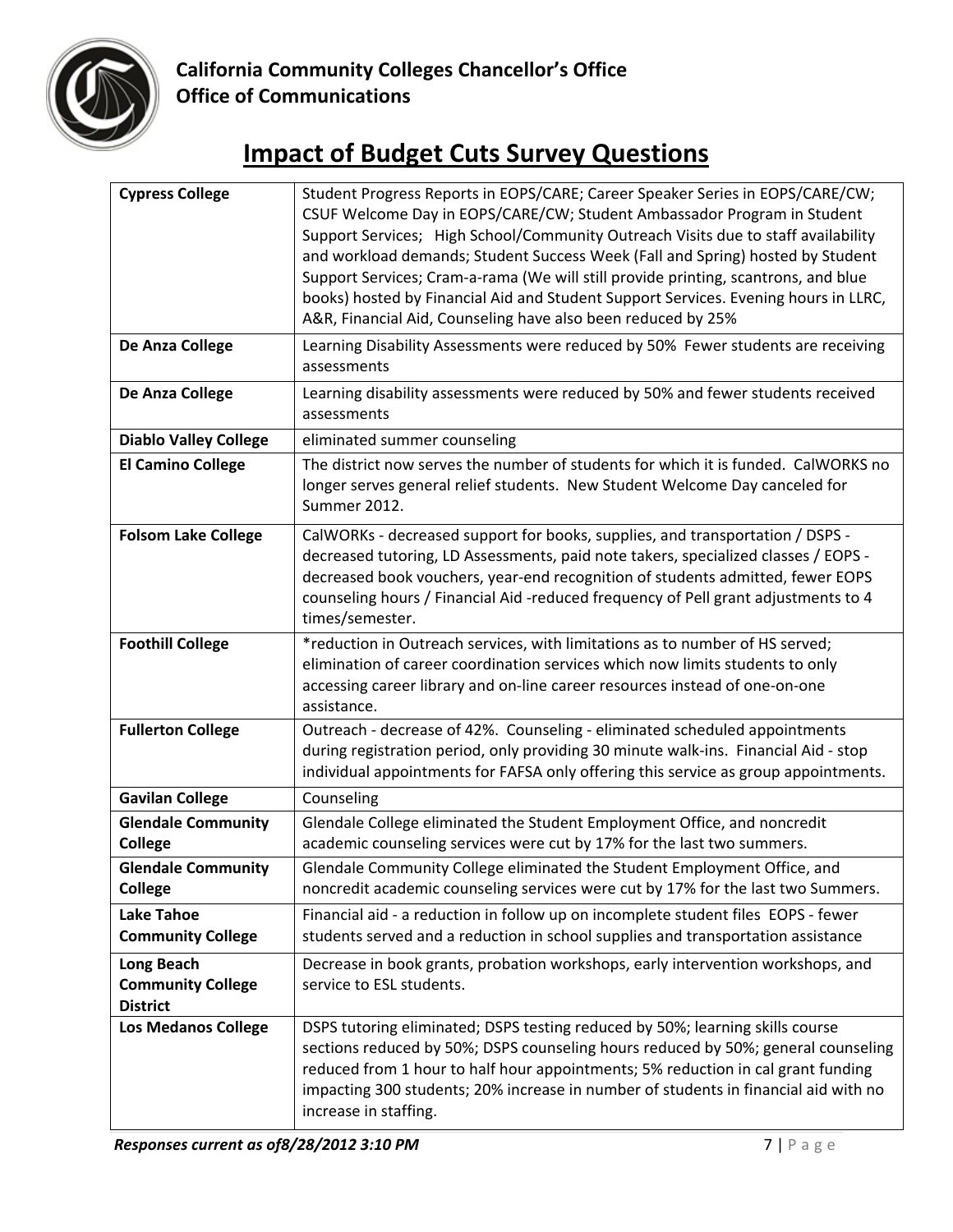

| <b>Mendocino College</b>                                                 | Elimination of summer EOPS program. Financial Aid Office has reduced the number<br>of Financial Aid outreach events and meetings.                                                                                                                                                                                                                                                                                                                                                                                                                                                                                                                                                                                                                                                                                                                                                                                                                        |
|--------------------------------------------------------------------------|----------------------------------------------------------------------------------------------------------------------------------------------------------------------------------------------------------------------------------------------------------------------------------------------------------------------------------------------------------------------------------------------------------------------------------------------------------------------------------------------------------------------------------------------------------------------------------------------------------------------------------------------------------------------------------------------------------------------------------------------------------------------------------------------------------------------------------------------------------------------------------------------------------------------------------------------------------|
| <b>Merced</b>                                                            | Outreach, esp. with schools Community collaborations Shorter orientations<br><b>Student Activities</b>                                                                                                                                                                                                                                                                                                                                                                                                                                                                                                                                                                                                                                                                                                                                                                                                                                                   |
| <b>Merced College</b>                                                    | We have 500 fewer EOPS students.                                                                                                                                                                                                                                                                                                                                                                                                                                                                                                                                                                                                                                                                                                                                                                                                                                                                                                                         |
| <b>Monterey Peninsula</b><br><b>Community College</b><br><b>District</b> | EOPS: unfilled clerical position; \$150,000 cut in book service budget; \$50K cut in<br>EOPS grants; reduced the number of students served from 800 to 400. CalWORKs:<br>unfilled Counseling position. FINANCIAL AID: loss of \$25,000 in DGIA.<br>MATRICULATION: budget cut of 58.5% to overall budget; cuts to various services;<br>including loss of summer and early spring counseling services; fewer assessments;<br>and fewer student orientations. DSPS: unfilled Associate Dean position; 1<br>instructional faculty member reassigned to faculty coordinator; less DSPS course<br>offering to students; reduction of 329 lab support hours; 22 hours of LD<br>assessments, 20 hours in Psych services; cut tram service; reduction in Alternate<br>Media production time; 6 hours of office support; no instructional supplies; sharing<br>Instructional Assistant and Instructional Specialist duties. COUNSELING: unfilled<br>Dean position. |
| <b>Napa Valley</b><br><b>Community College</b><br><b>District</b>        | 1) Combined Transfer and Career Centers. 2) Student Life/Student Government<br>functions were reduced and reassigned to existing personnel (Coordinator position<br>remains vacant.)                                                                                                                                                                                                                                                                                                                                                                                                                                                                                                                                                                                                                                                                                                                                                                     |
| <b>Orange Coast College</b>                                              | Beginning in October 2012 - the campus will move to only offering on-line<br>orientation and SAP workshops.                                                                                                                                                                                                                                                                                                                                                                                                                                                                                                                                                                                                                                                                                                                                                                                                                                              |
| <b>Palomar College</b>                                                   | Counseling, mobility assistance, learning disability assessment, special classes                                                                                                                                                                                                                                                                                                                                                                                                                                                                                                                                                                                                                                                                                                                                                                                                                                                                         |
| <b>Pasadena City College</b>                                             | Reduction in one-on-one counselor appointments. Reduced hours of "drop-in"<br>counseling.                                                                                                                                                                                                                                                                                                                                                                                                                                                                                                                                                                                                                                                                                                                                                                                                                                                                |
| <b>Sacramento City</b><br><b>College</b>                                 | DSPS - No paid note takers, readers/scribes, classroom assistants; reduced<br>counseling hours EOPS - Book services were reduced drastically from \$640,000 -<br>\$248,000 affected not only student access to books. Limited survival kit resources<br>eliminated adjunct counseling support, college visits, sponsorship of students<br>participating in conference and educational goals enrichment activities<br>Matriculation - Eliminated Dean over this area and Matric Dean workload distributed<br>to other areas.                                                                                                                                                                                                                                                                                                                                                                                                                              |
| <b>San Diego City College</b>                                            | Elimination of LD assessment; reduction in DSPS proctored testing; reduction in<br>English and math assessment availability; reduction in availability of counseling in all<br>programs; reduction in availability of orientation; reduction of EOPS book grants.                                                                                                                                                                                                                                                                                                                                                                                                                                                                                                                                                                                                                                                                                        |
| San Diego Mesa<br><b>College</b>                                         | -Admissions/eligibility review for EOPS services -Cash grants and book vouchers -<br>Academic, career, DSPS and personal counseling services -Transfer assistance -<br>Scholarship and financial aid application assistance -CARE services -Staff<br>professional development activities -Test proctoring -Personal growth classes                                                                                                                                                                                                                                                                                                                                                                                                                                                                                                                                                                                                                       |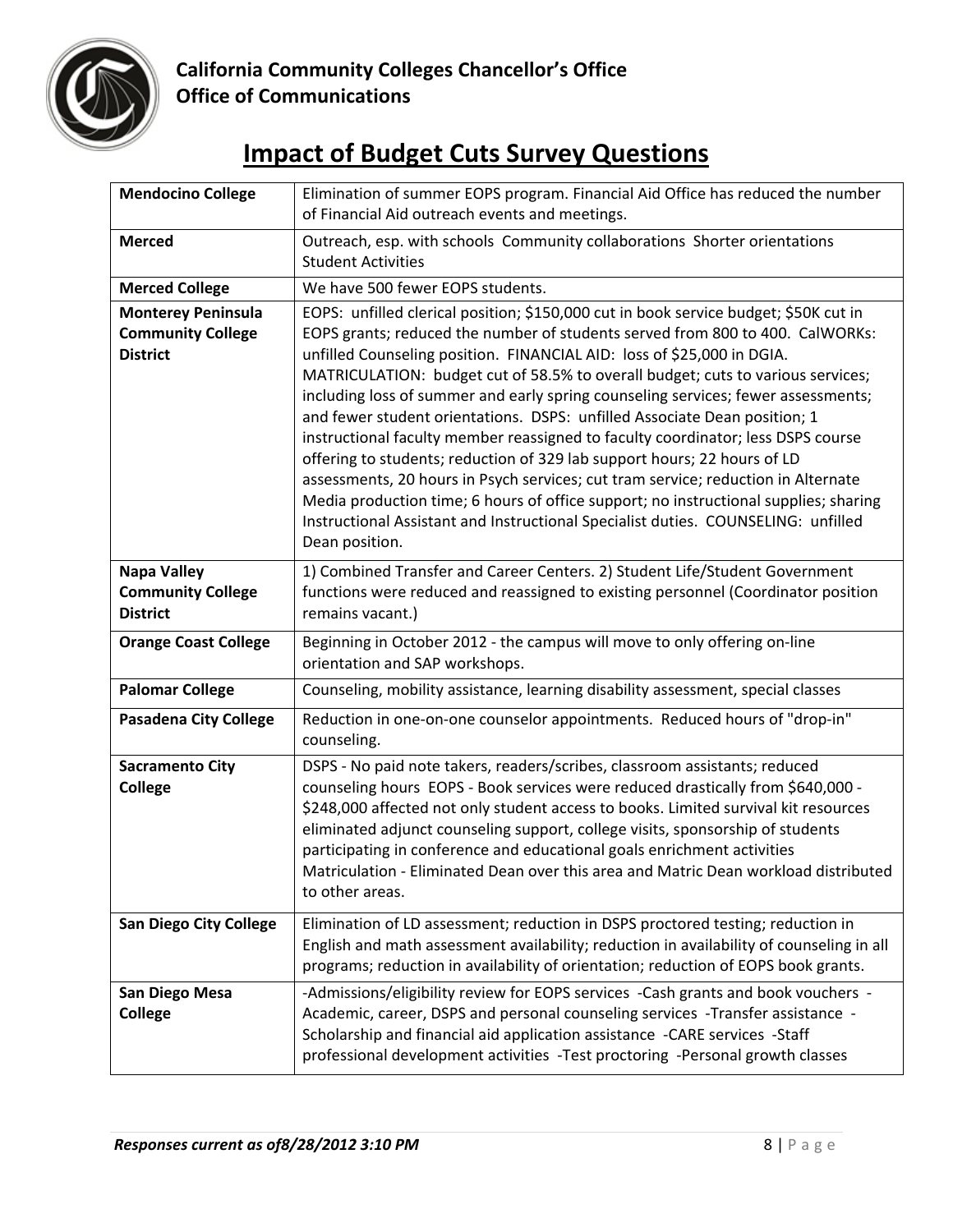

| <b>San Diego Miramar</b><br><b>College</b>             | -All programs have reduced the time spend with students -All programs have<br>experienced reductions in email. US mail and other communication services -<br>Counseling-high school outreach has been suspended; testing and assessment days<br>and times have been reduced -EOPS/CARE-Direct Services (grants and book service)<br>reduced 30% -DSPS-Proctoring hours reduced 20%; eliminated learning disability<br>testing; eliminated outreach to off campus locations; High Tech lab hours reduced -<br>CalWORKS-Support for student classroom supplies reduced                                                                                                                                                                                                                                                                                                                                                                                                                               |
|--------------------------------------------------------|----------------------------------------------------------------------------------------------------------------------------------------------------------------------------------------------------------------------------------------------------------------------------------------------------------------------------------------------------------------------------------------------------------------------------------------------------------------------------------------------------------------------------------------------------------------------------------------------------------------------------------------------------------------------------------------------------------------------------------------------------------------------------------------------------------------------------------------------------------------------------------------------------------------------------------------------------------------------------------------------------|
| San Joaquin Delta<br><b>College</b>                    | Reduced hours means fewer contact hours available for student services in financial<br>aid, counseling, admissions & records, veterans services -- longer wait times for<br>appointments & processing of services. Other specific services eliminated: bus<br>passes, parking permits, student survival kits, and alternative media. Mobility<br>services were significantly reduced.                                                                                                                                                                                                                                                                                                                                                                                                                                                                                                                                                                                                              |
| Santa Barbara City<br><b>College</b>                   | 2-day Student/Parent Orientations were eliminated. The 29% reduction in hours of<br>service of front-line offices negatively impacts students' ability to understand and<br>navigate the college processes.                                                                                                                                                                                                                                                                                                                                                                                                                                                                                                                                                                                                                                                                                                                                                                                        |
| <b>Santa Monica College</b>                            | Reduction in evening, Friday, and intersession services for all programs                                                                                                                                                                                                                                                                                                                                                                                                                                                                                                                                                                                                                                                                                                                                                                                                                                                                                                                           |
| <b>Santiago Canyon</b>                                 | <b>Foundation Placement</b>                                                                                                                                                                                                                                                                                                                                                                                                                                                                                                                                                                                                                                                                                                                                                                                                                                                                                                                                                                        |
| <b>Santiago Canyon</b><br>College                      | Adult Re-entry eliminated as a stand-alone program; reduction of staff providing<br>evening students with Career Services; Reduction of Transfer Center Services (Staff,<br>Class Visitations and Workshops, Northern University Trip, Local University<br>Visitations); reduction in counselor led classroom advisement presentations;<br>reduction of Staff in Placement Testing Services (for example, make-up testing for<br>instruction is no longer administered through the Testing Center); eliminated<br>matriculation funded outreach activities and promotional materials (Senior Day;<br>Middle School Conference; student handbook & planner); high school outreach<br>support eliminated for non-feeder high school district schools; DSPS eliminated its<br>Academic Coaching class where students received specialized tutoring and learn how<br>to plan and organize their studies; reduce EOPS students served by 50%; EOPS<br>summer success program significantly scaled down; |
| <b>Sonoma County Junior</b><br><b>College District</b> | In DSP&S: 100% elimination of specialized tutoring; 60% reduction of specialized<br>instruction such as adaptive P.E.                                                                                                                                                                                                                                                                                                                                                                                                                                                                                                                                                                                                                                                                                                                                                                                                                                                                              |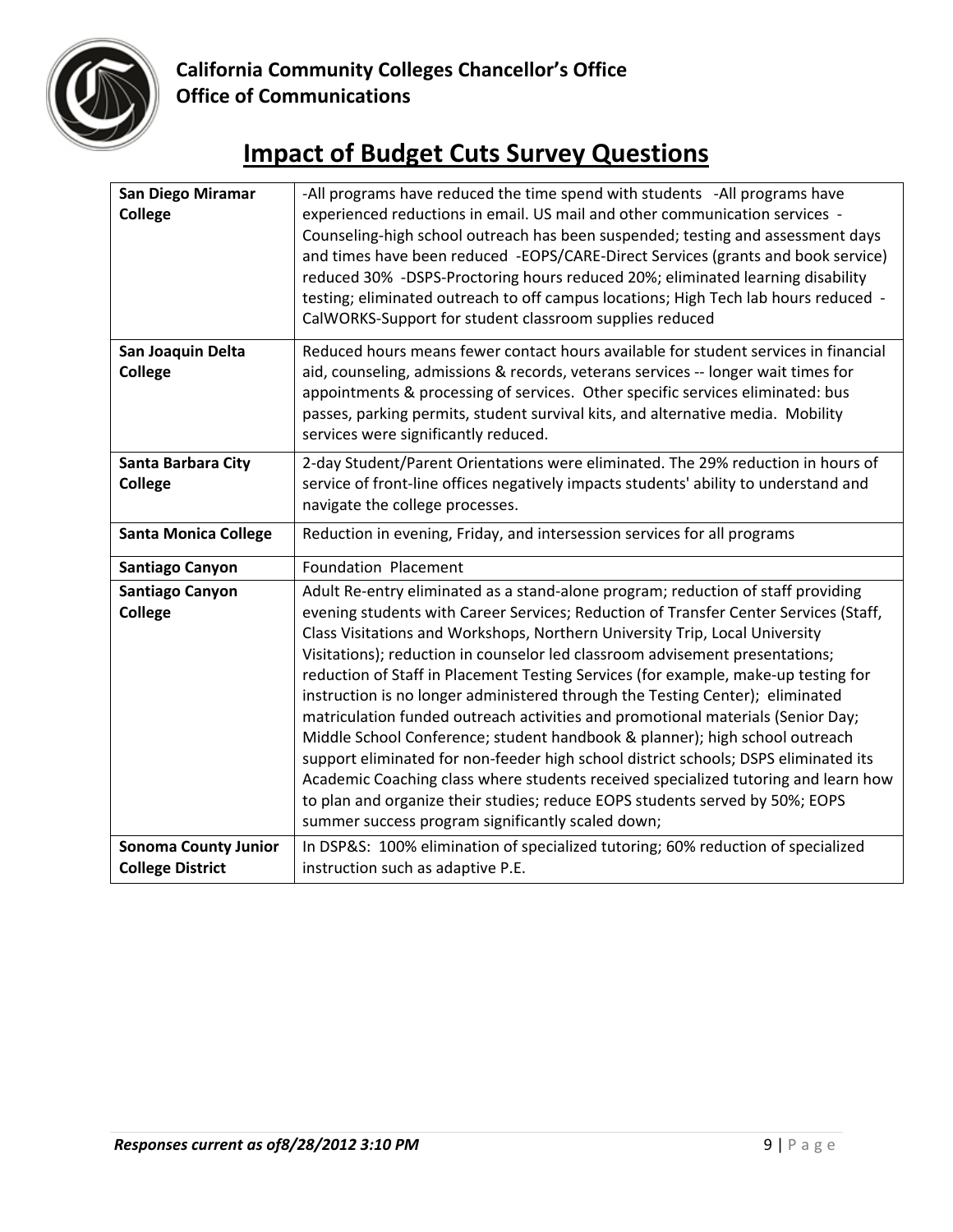

| Southwestern              | EOPS: . Eliminated summer readiness program . Eliminated EOPS learning                                                                                                                                                                                                                                                                                                                                                                                                                                                                                                                                                                                                                                                                                                                                                                                                                                                                                                                                                                                                                                                                                                                                                                                                                                                                                                                                                                                                                                                                                                                                                                                                                                                                                                                                                                                                                             |
|---------------------------|----------------------------------------------------------------------------------------------------------------------------------------------------------------------------------------------------------------------------------------------------------------------------------------------------------------------------------------------------------------------------------------------------------------------------------------------------------------------------------------------------------------------------------------------------------------------------------------------------------------------------------------------------------------------------------------------------------------------------------------------------------------------------------------------------------------------------------------------------------------------------------------------------------------------------------------------------------------------------------------------------------------------------------------------------------------------------------------------------------------------------------------------------------------------------------------------------------------------------------------------------------------------------------------------------------------------------------------------------------------------------------------------------------------------------------------------------------------------------------------------------------------------------------------------------------------------------------------------------------------------------------------------------------------------------------------------------------------------------------------------------------------------------------------------------------------------------------------------------------------------------------------------------|
| <b>Community College</b>  | community • Reduced number of students served by approximately 50% •                                                                                                                                                                                                                                                                                                                                                                                                                                                                                                                                                                                                                                                                                                                                                                                                                                                                                                                                                                                                                                                                                                                                                                                                                                                                                                                                                                                                                                                                                                                                                                                                                                                                                                                                                                                                                               |
| <b>District</b>           | Reduced amount of book service . Reduced tutoring support . Reduced EOPS<br>internship opportunities • Reduced student assistants DSS: • Reduced the number<br>of Special Class offerings by 50% -- impacting the level of access to curriculum<br>choices for students. • Eliminated speech/language assessments and services. Prior<br>to budget cuts, DSS employed an adjunct Speech/Language faculty who was able to<br>conduct speech/language assessments and identify eligibility for DSS services and<br>accommodations under the Speech/Language Impaired category. Currently, DSS<br>refers students interested in speech/language assessments, or who we think might<br>meet speech/language eligibility criteria, to private practice Speech/Language<br>Therapists in the community. For students without insurance, the cost is often<br>prohibitive. Matriculation: • Reduced level of counseling services to students<br>during the evening hours, and weekend. . Reduced service by support staff to<br>students in noncredit programs . Reduced availability of counseling appointments<br>• Given the shortage of counseling staff to conduct face-to-face orientation sessions<br>and the continuous increase in student demand for counseling services, we have<br>transitioned to on-line orientations, and a hybrid model led by a counselor<br>Financial Aid: • Have experienced a considerable increase in the<br>facilitator.<br>number of students applying for FASFA: 12% for 2010-11 and another 18% in 2011-<br>12. We have not been able to add additional staff to handle the increase in<br>applications, resulting in longer wait times for students to be awarded and increased<br>workload.<br>Cal Works: • 60% reduction in hourly support, therefore,<br>eliminating services in Textbook Request, Intersession Workshops, and Monthly<br>Attendance Sheets. |
| <b>Taft College</b>       | Less one-on-one sessions; more group session                                                                                                                                                                                                                                                                                                                                                                                                                                                                                                                                                                                                                                                                                                                                                                                                                                                                                                                                                                                                                                                                                                                                                                                                                                                                                                                                                                                                                                                                                                                                                                                                                                                                                                                                                                                                                                                       |
| <b>Ventura College</b>    | The college eliminated Learning Disability (LD) testing. This may have had negative<br>effects on reentry students who may have an undiagnosed learning disability. The<br>college also eliminated the Office of Bilingual Services along with non-credit ESL<br>courses. This has led to a decrease in the number of students taking ESL and leaves<br>the college without a bilingual community liaison. Since students now have to pay<br>for credit ESL courses, enrollments have dropped drastically. This leaves a huge<br>service gap to monolingual non English speakers particularly in the communities of<br>Santa Paula and Fillmore.                                                                                                                                                                                                                                                                                                                                                                                                                                                                                                                                                                                                                                                                                                                                                                                                                                                                                                                                                                                                                                                                                                                                                                                                                                                   |
| <b>West Hills College</b> | <b>EOPS reduced book awards</b>                                                                                                                                                                                                                                                                                                                                                                                                                                                                                                                                                                                                                                                                                                                                                                                                                                                                                                                                                                                                                                                                                                                                                                                                                                                                                                                                                                                                                                                                                                                                                                                                                                                                                                                                                                                                                                                                    |
| Lemoore                   |                                                                                                                                                                                                                                                                                                                                                                                                                                                                                                                                                                                                                                                                                                                                                                                                                                                                                                                                                                                                                                                                                                                                                                                                                                                                                                                                                                                                                                                                                                                                                                                                                                                                                                                                                                                                                                                                                                    |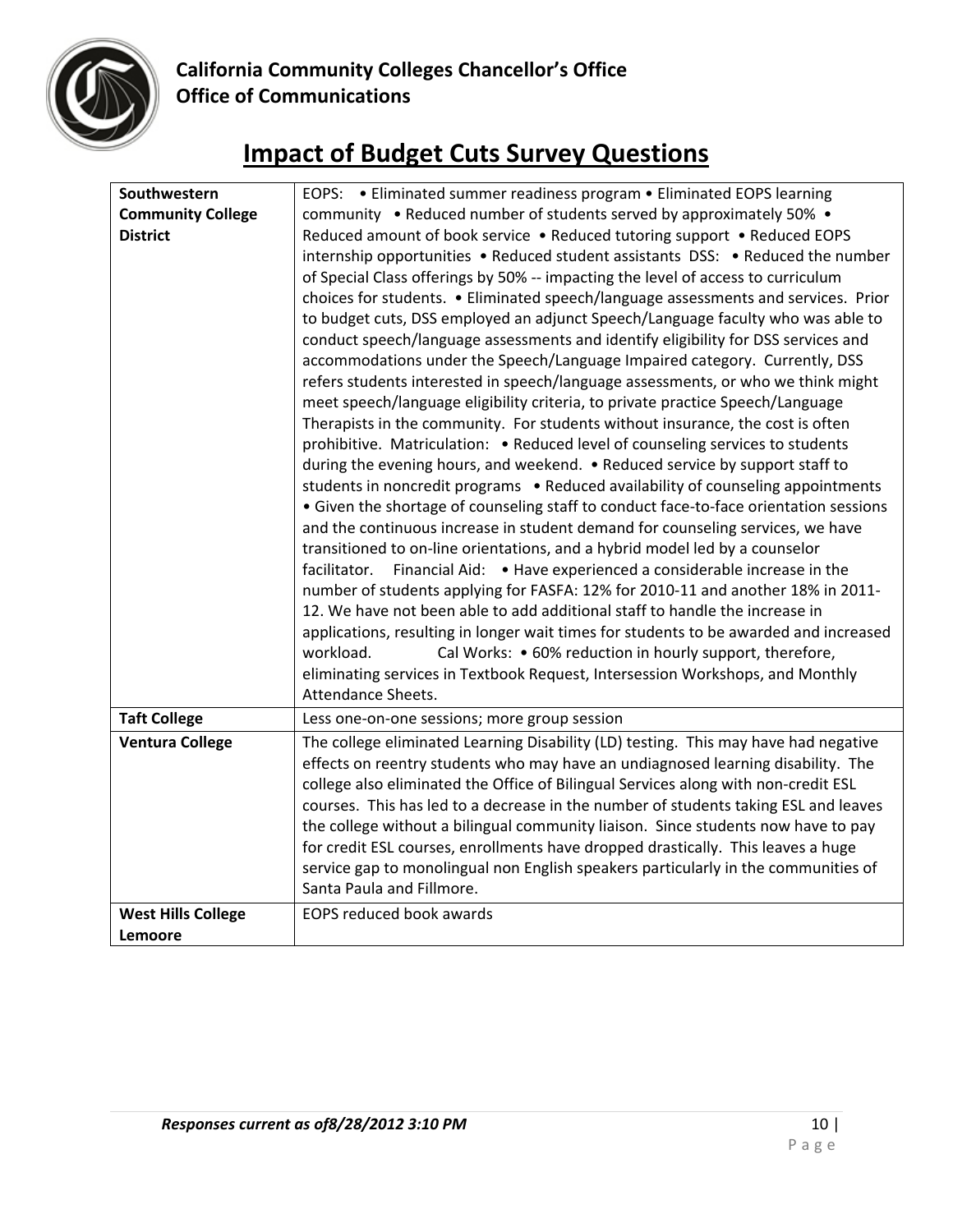

# **Impact of Budget Cuts Survey Questions**

| <b>West Los Angeles</b><br>College | EOP&S/CARE: Eliminated in-house tutoring, specialized CARE grants such as<br>transportation, gas cards or child care grants; no winter or summer intersession<br>book service; no field trips to 4-year universities; evening hours of service, CARE<br>book service, cap/gown purchase for graduating participants. Matriculation:<br>Stopped publishing annual student handbook; and eliminated registration assistance<br>support during peak registration time. Child Care: Eliminated evening school-age<br>child care, winter intersession preschool child care; Friday child care and summer<br>child care services. |
|------------------------------------|-----------------------------------------------------------------------------------------------------------------------------------------------------------------------------------------------------------------------------------------------------------------------------------------------------------------------------------------------------------------------------------------------------------------------------------------------------------------------------------------------------------------------------------------------------------------------------------------------------------------------------|
| <b>West Valley College</b>         | We don't process financial aid corrections for students. When students submit their<br>own corrections, the process takes longer due to incorrect information submitted,<br>missing proper signatures, or students forget to submit them in a timely fashion.                                                                                                                                                                                                                                                                                                                                                               |
| <b>Yuba College</b>                | EOPS - Tutoring Services and Adjunct Counseling DSPS - LD Testing                                                                                                                                                                                                                                                                                                                                                                                                                                                                                                                                                           |

## **Reduction in counselors?**

Out of the 78 colleges responding to the survey, 53 (68.0%) indicated they had reduced counselors, 24 (30.7%) indicated they had not reduced counselors and 1 (1.3%) did not respond to this question.

## **If yes, by what percent**

Out of the 53 colleges responding they had reduced counselors, 48 colleges provided a percentage by which counselors where reduced, with an average reduction of 24.4%.

## **How many unduplicated FAFSAs (ISIR records) did your college receive for the 2011/12 academic year (check with your financial aid director for this information)?**

Out of 78 colleges responding to the survey, 72 (92.3%) indicated they received a total of 1,226,371 unduplicated FAFSAs for the 2011/12 academic year. 6 (7.7%) did not respond to the question. The average per the 72 colleges responding was 17,033.

# **How many unduplicated Board of Governors Fee Waivers did your college award for the 2011/12 academic year (check with your financial aid director for this information)?**

Out of 78 colleges responding to the survey, 72 (92.3%) indicated they received a total of 865,052 unduplicated Board of Governors Fee Waivers for the 2011/12 academic year. 6 (7.7%) colleges did not respond to the question. The average per the 72 colleges responding was 12,015.

# **How many unduplicated FAFSAs (ISIR records) did your college receive for the 2011/12 academic year as of July 31, 2011 (check with your financial aid director for this information)?**

Out of 78 colleges responding to the survey, 68 (87.2%) indicated they received a total of 777,709 unduplicated FAFSAs for the 2011/12 academic year as of July 31, 2011. 10 (12.8%)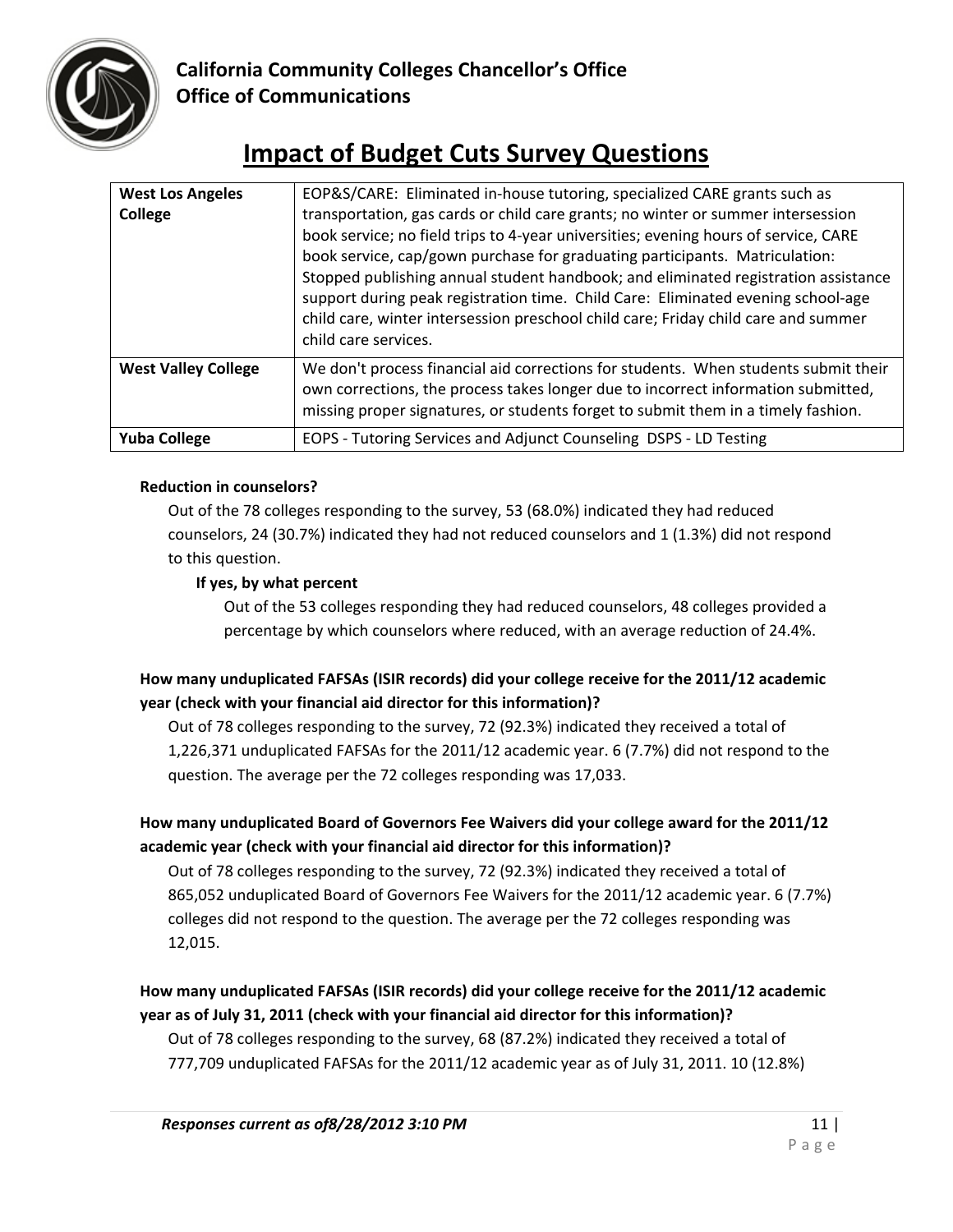

# **Impact of Budget Cuts Survey Questions**

colleges did not respond to the question. The average per the 68 colleges responding was 11,437.

# **How many unduplicated FAFSAs (ISIR records) has your college received for the 2012/13 academic year as of July 31, 2012 (check with your financial aid director for this information)?**

Out of 78 colleges responding to the survey, 72 (92.3%) indicated they received a total of 986,370 unduplicated FAFSAs for the 2012/13 academic year as of Jul 31, 2012. 6 (7.7%) did not respond to the question. The average per the 72 colleges responding was 13,700.

# **Have you planned for the 2012/13 academic year on the assumption that mid‐year trigger cuts will occur?**

Out of the 78 colleges responding to the survey, 64 (82.0%) indicated they have planned for the 2012/13 academic year on the assumption that mid-year trigger cuts will occur. 14 (18.8%) colleges indicated they did assume mid‐year trigger cuts or did not respond to the question.

# What will be the likely impact on your college if the 2012/13 mid-year trigger cuts occur? Check all **that apply:**

Out of the 78 colleges responding to the survey, 71 (91.0%) colleges indicated they would reduce the number of course sections, 47 (60.3%) would reduce/renegotiate employee compensation, 27 (34.6%) indicated they would borrow funds and 66 (84.6%) would use reserves.

| <b>Allan Hancock College</b>  | For the 2012-13 fiscal year, the district implemented a hiring freeze, reduced hourly<br>budgets and class sections. Also, the district participated in an early retirement<br>incentive at the end of the 2011-12 fiscal year.                                                                                                                                        |
|-------------------------------|------------------------------------------------------------------------------------------------------------------------------------------------------------------------------------------------------------------------------------------------------------------------------------------------------------------------------------------------------------------------|
| <b>American River College</b> | Reduce sections 4.1%; Reduce salaries for all employees 6% beginning February<br>2013; Increase Employee medical premium contribution by another \$50/month;<br>Reduce classified, management, and faculty positions through attrition; Reduce<br>discretionary funding; Utilize reserves; Borrow internally or externally to manage<br>cash flow need of General Fund |
| <b>Cabrillo College</b>       | More layoffs                                                                                                                                                                                                                                                                                                                                                           |
| <b>Cerritos College</b>       | health care costs hourly employees                                                                                                                                                                                                                                                                                                                                     |
| <b>Chabot College</b>         | Plan for additional staff reductions Additional reductions in spending No<br>replacement of faculty or staff who retire/leave the college                                                                                                                                                                                                                              |
| <b>Chaffey College</b>        | The District's 12/13 budget is built based upon the mid-year triggers. If the triggers<br>occur, the District may need to make some additional reductions for 12/13, but the<br>greatest impact will be in 13/14. Further reductions will be necessary in 13/14 if the<br>triggers occur.                                                                              |

# **Other Responses:**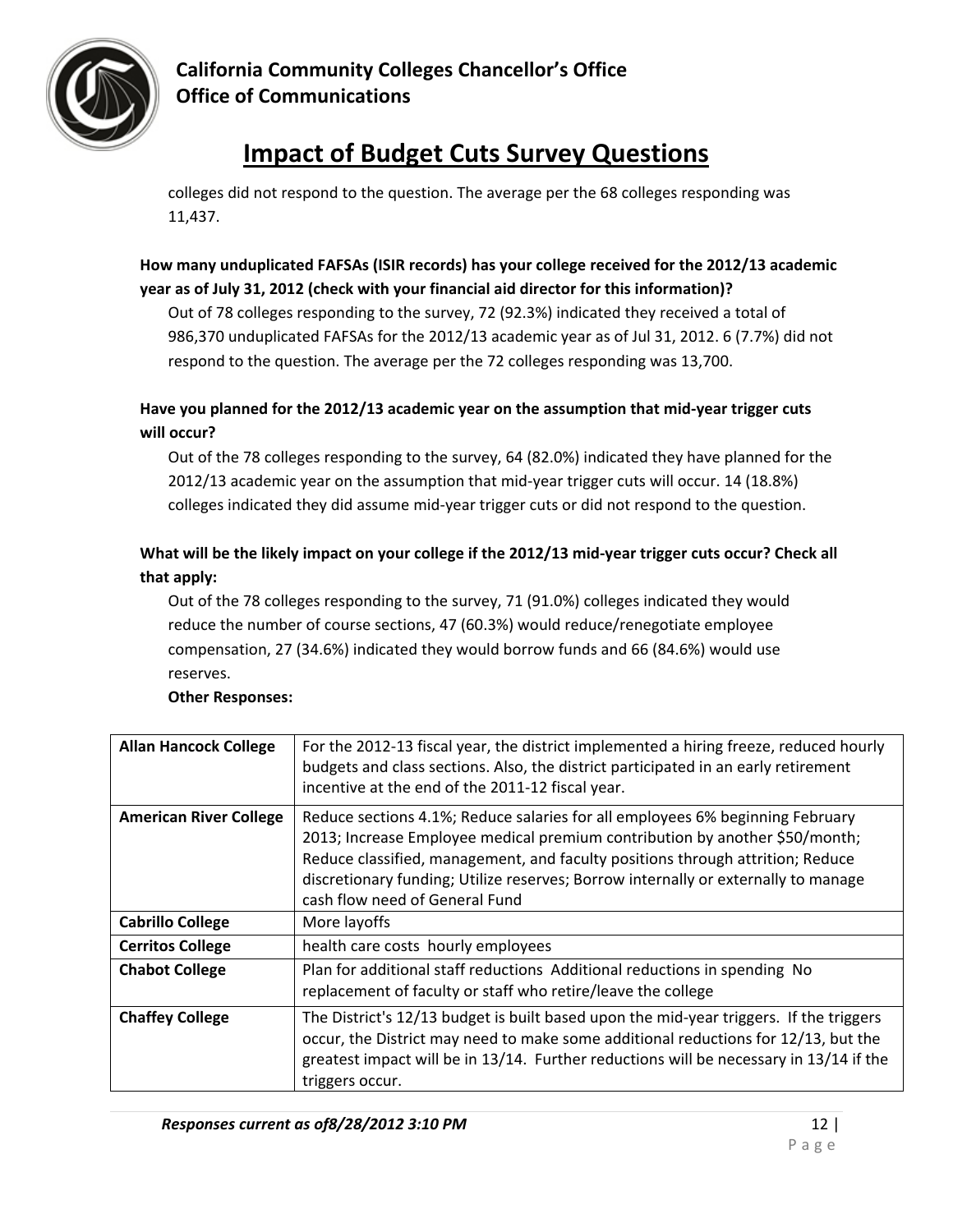

| <b>College of the Canyons</b> | -Reducing expenditures such as conference/travel, hourly staff, overtime and            |
|-------------------------------|-----------------------------------------------------------------------------------------|
|                               | supplies. - Moved some funds to Unrestricted General Fund from GASB 35 Retiree          |
|                               | H&W Benefits Funds (revocable trust) -Retirement incentive for FT Faculty - savings     |
|                               | achieved by leaving some positions vacant and backfilling others with adjunct -         |
|                               | Vacant positions: not refilling positions to achieve on-going savings from salaries and |
|                               | benefits -Placed a cap on Medical, Dental, Vision benefits with employees paying a      |
|                               | small portion.                                                                          |
| <b>Copper Mountain</b>        | Reduce supplies and equipment expenditures. Defer maintenance on physical plant         |
| <b>College</b>                | and other systems.                                                                      |
|                               |                                                                                         |
| <b>Cosumnes River</b>         | Reduce sections 4.1% Reduce salaries for all employees 6% beginning February 2013       |
| <b>College</b>                | Increase Employee medical premium contribution by another \$50/month Reduce             |
|                               | classified, management, and faculty positions through attrition Reduce                  |
|                               | discretionary funding Utilize reserves Borrow internally or externally to manage        |
|                               | cash flow need of General Fund                                                          |
| <b>El Camino College</b>      | Further Expenditure Reductions.                                                         |
| <b>Folsom Lake College</b>    | Reduce sections 4.1%; Reduce salaries for all employees 6% beginning February           |
|                               | 2013; Increase Employee medical premium contribution by another \$50/month;             |
|                               | Reduce classified, management, and faculty positions through attrition; Reduce          |
|                               | discretionary funding; Utilize reserves; Borrow internally or externally to manage      |
|                               | cash flow need of General Fund                                                          |
| <b>Foothill College</b>       | We would need to eliminate 26+ non-teaching positions (includes: classified staff,      |
|                               | administrators, counselors, librarians). The faculty reduction would be based upon      |
|                               | the work load reduction we receive.                                                     |
| <b>Fullerton College</b>      | Continue not filling vacated positions.                                                 |
| <b>HARTNELL</b>               |                                                                                         |
|                               | Consider 6 furlough days                                                                |
| <b>COMMUNITY COLLEGE</b>      |                                                                                         |
| <b>DISTRICT</b>               |                                                                                         |
| <b>Imperial Community</b>     | Layoffs, restructuring, qualifying for restoration funds                                |
| <b>College District</b>       |                                                                                         |
| <b>Lake Tahoe</b>             | Offered early retirement package to allow for reorganizing of the institutional         |
| <b>Community College</b>      | structure.                                                                              |
| Long Beach                    | Our Adopted Budget assumes that Proposition 30 will pass. However, during the Fall      |
| <b>Community College</b>      | 2012 semester we will be taking several instructional programs through the              |
| <b>District</b>               | discontinuance process for recommendation to our Board in Spring 2013. Some             |
|                               | programs will be saved from discontinuance if Proposition 30 passes but others will     |
|                               | be discontinued regardless. Furthermore we will be instituting layoffs of full-time     |
|                               | faculty, classified staff and administrators/managers throughout the 2012-13 year       |
|                               |                                                                                         |
|                               | with an effective date of July 1, 2013.                                                 |
| <b>Los Angeles Mission</b>    | Reduction of employee hours.                                                            |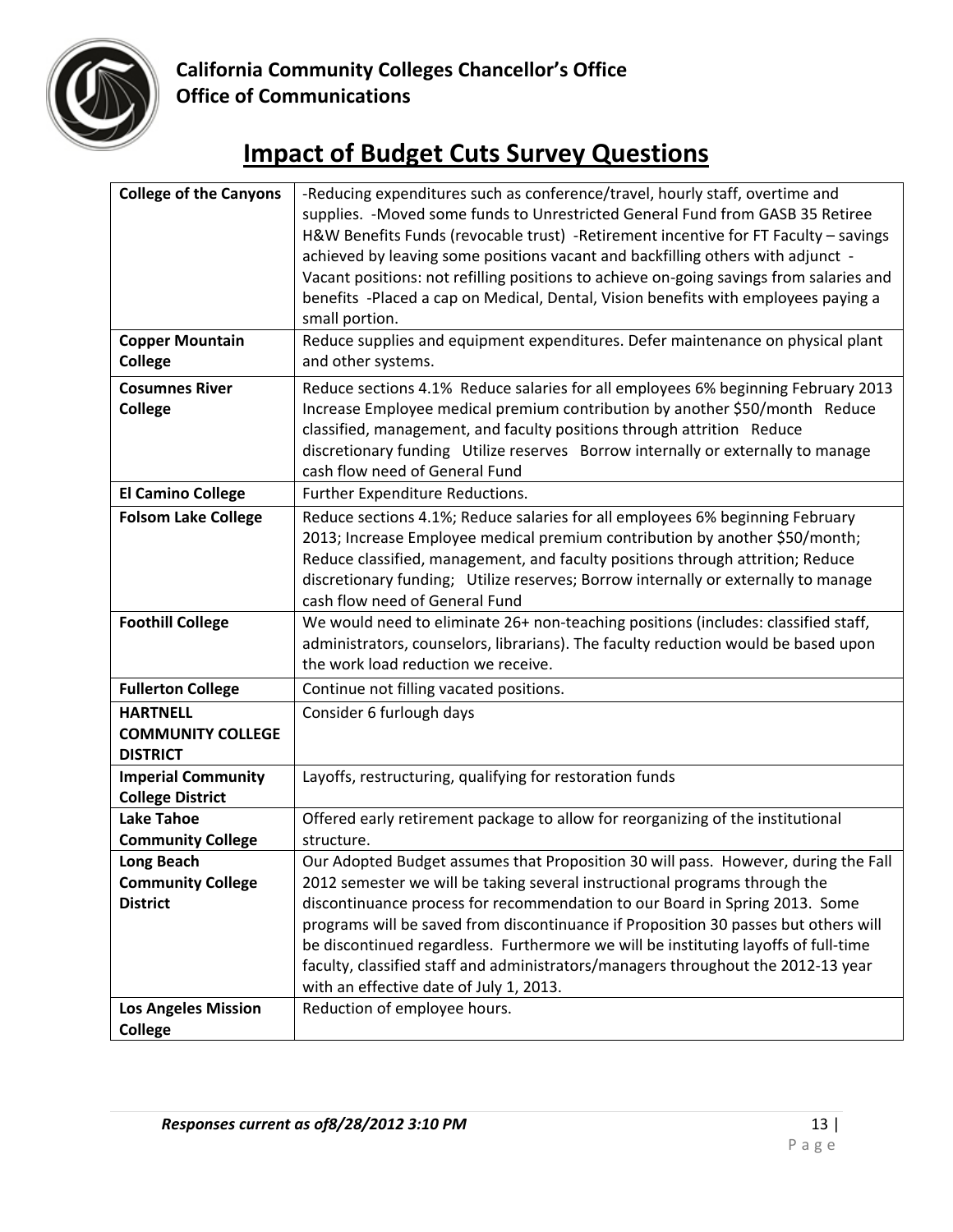

| <b>Monterey Peninsula</b>     | Potential layoffs Hiring freeze Attrition Program elimination                         |
|-------------------------------|---------------------------------------------------------------------------------------|
| <b>Community College</b>      |                                                                                       |
| <b>District</b>               |                                                                                       |
| <b>Orange Coast College</b>   | Administrative and Classified have negotiated an approximate 3% reduction through     |
|                               | furlough days for the 2012/2013. Administrators will take 7 furlough days and         |
|                               | classified 5 furlough days.  To meet cash flow needs - the Coast District may need to |
|                               | borrow from the Orange County Department of Education. Agreements have been           |
|                               | set for the 2012/2013 year.                                                           |
| <b>Pasadena City College</b>  | Two week furlough for classified and management.                                      |
| <b>Rio Hondo College</b>      | - Leave some vacancies unfilled - Reduction of supply, operation, and equipment       |
|                               | budgets                                                                               |
| <b>Riverside City College</b> | Cancel winter and summer 2012                                                         |
| <b>Sacramento City</b>        | Reduce sections 4.1%; Reduce salaries for all employees 6% beginning February         |
| <b>College</b>                | 2013; Increase Employee medical premium contribution by another \$50/month;           |
|                               | Reduce classified, management, and faculty positions through attrition; Reduce        |
|                               | discretionary funding; Utilize reserves; Borrow internally or externally to manage    |
|                               | cash flow need of General Fund                                                        |
| <b>San Diego City College</b> | -Delays in graduation -Delays in transfer -Reduced number of classes -Turn away       |
|                               | thousands more students because of decreased capacity                                 |
| <b>San Diego Mesa</b>         | -Delays in graduation -Delays in transfer -Reduced number of classes offered -        |
| <b>College</b>                | Turning away thousands more students because of reduced capacity                      |
| San Diego Miramar             | -Delays in graduation -Delays in transfer -Reduced number of classes offered -        |
| <b>College</b>                | Turning away thousands more students because of reduced capacity                      |
| San Joaquin Delta             | 12 furlough days have been negotiated with Classified staff and applied to managers   |
| <b>College</b>                | as well. Reduced section offerings are planned for the year and the college has       |
|                               | decided not to offer summer school next year (2013-14 fiscal year).                   |
| Santa Barbara City            | If the midyear trigger cuts occur, employees would have to absorb substantial         |
| <b>College</b>                | increases in the medical insurance plan costs.                                        |
| <b>Sonoma County Junior</b>   | Employee concessions and course reductions are pretty much locked-in, the only        |
| <b>College District</b>       | thing left is reserves, and we'd wind-up using half of all that we have.              |
| Southwestern                  | The District has negotiated one-time salary reductions for all employee groups for    |
| <b>Community College</b>      | 2012-2013 and has reduced its minimum reserve to 5% to address the accumulated        |
| <b>District</b>               | effects of previous workload reductions. Additional major reductions in budget will   |
|                               | be necessary to completely offset a November trigger. Borrowing will be necessary     |
|                               | for cash flow.                                                                        |